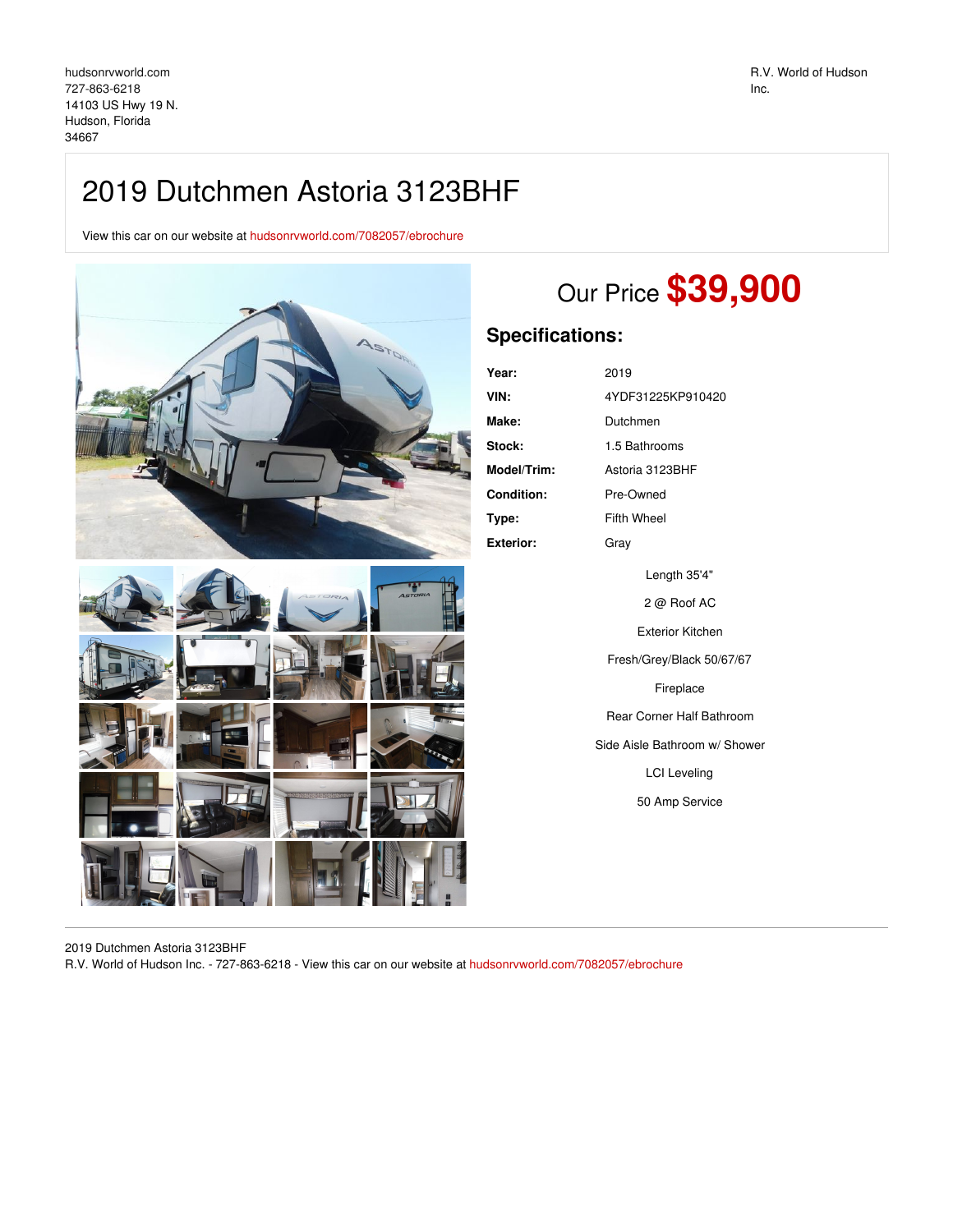

2019 Dutchmen Astoria 3123BHF

R.V. World of Hudson Inc. - 727-863-6218 - View this car on our website at [hudsonrvworld.com/7082057/ebrochure](https://hudsonrvworld.com/vehicle/7082057/2019-dutchmen-astoria-3123bhf-hudson-florida-34667/7082057/ebrochure)